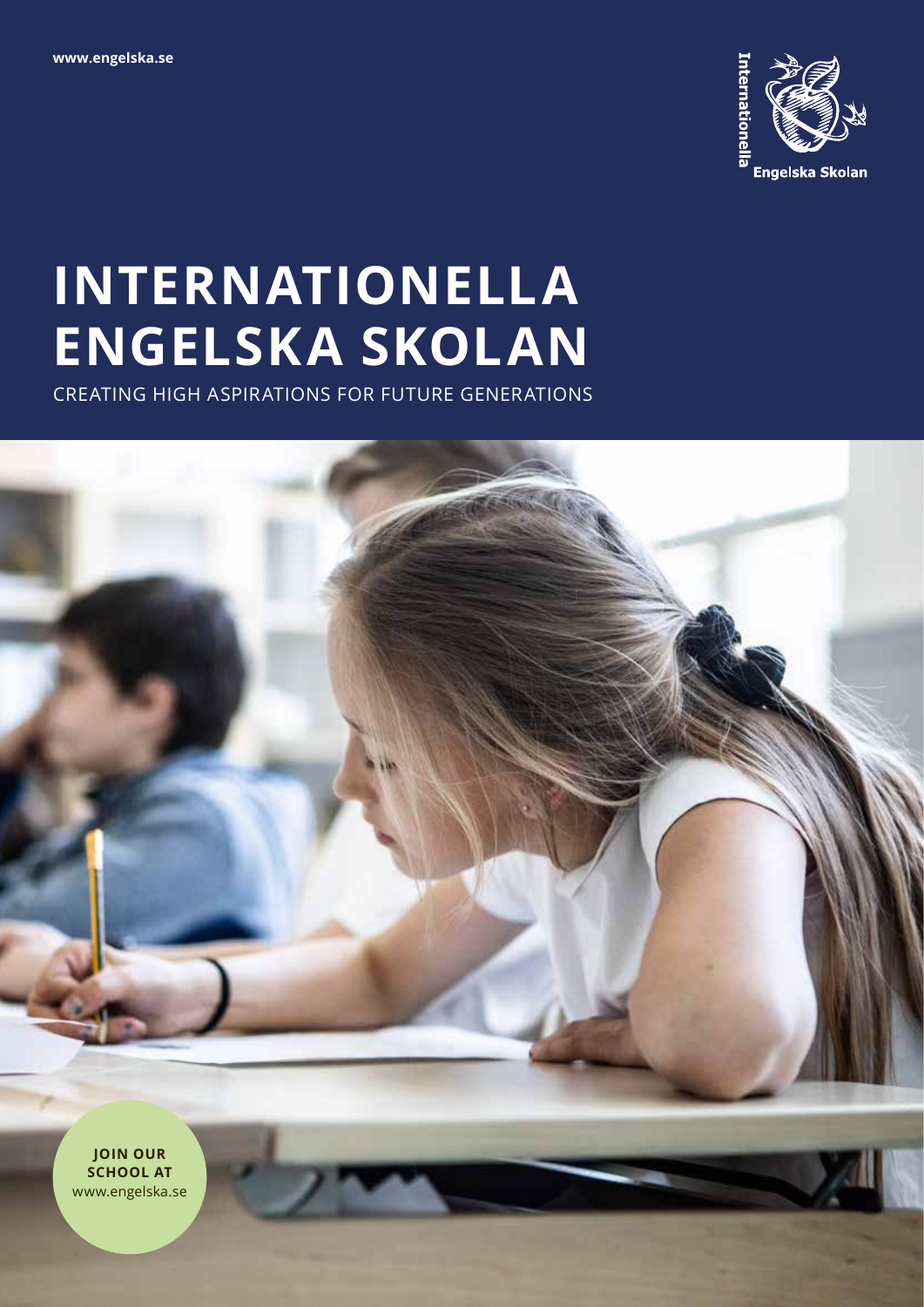## *Introduction* **LEARNING AT AN IES SCHOOL**

Thank you for your interest in Internationella Engelska Skolan. We look forward to welcoming your child to one of our schools.

To understand our culture, all you need to do is cross the threshold of an IES school. Principals who are there every morning welcoming students. Hats removed as a matter of course. Mobile phones put away without a word. Waste picked up almost before it hits the floor. All our passionate and committed principals, teachers and other professionals, doing their utmost every day for every student to be seen and get the support they need to reach their full potential.

The safe environment that our schools offer and the proven excellent academic results our students achieve have led to continuously growing waiting lists for our schools.

IES is a truly international school. Staff and students from all over the world contribute to a dynamic international atmosphere that everyone benefits from and enjoys.

The school group was founded in 1993 and is today the fourth largest educational provider within grundskolan (compulsory school) in Sweden. As of 2020 approximately 28,000 students attend our 39 schools in Sweden. We also have seven schools in Spain with 4,600 students, and one school in the UK.

We regularly hold open houses at many of our schools, to give prospective parents the chance to see how we work with every child to help them achieve their best. We'd like to invite you to join us, to see what life is like at IES and what we can offer your child.

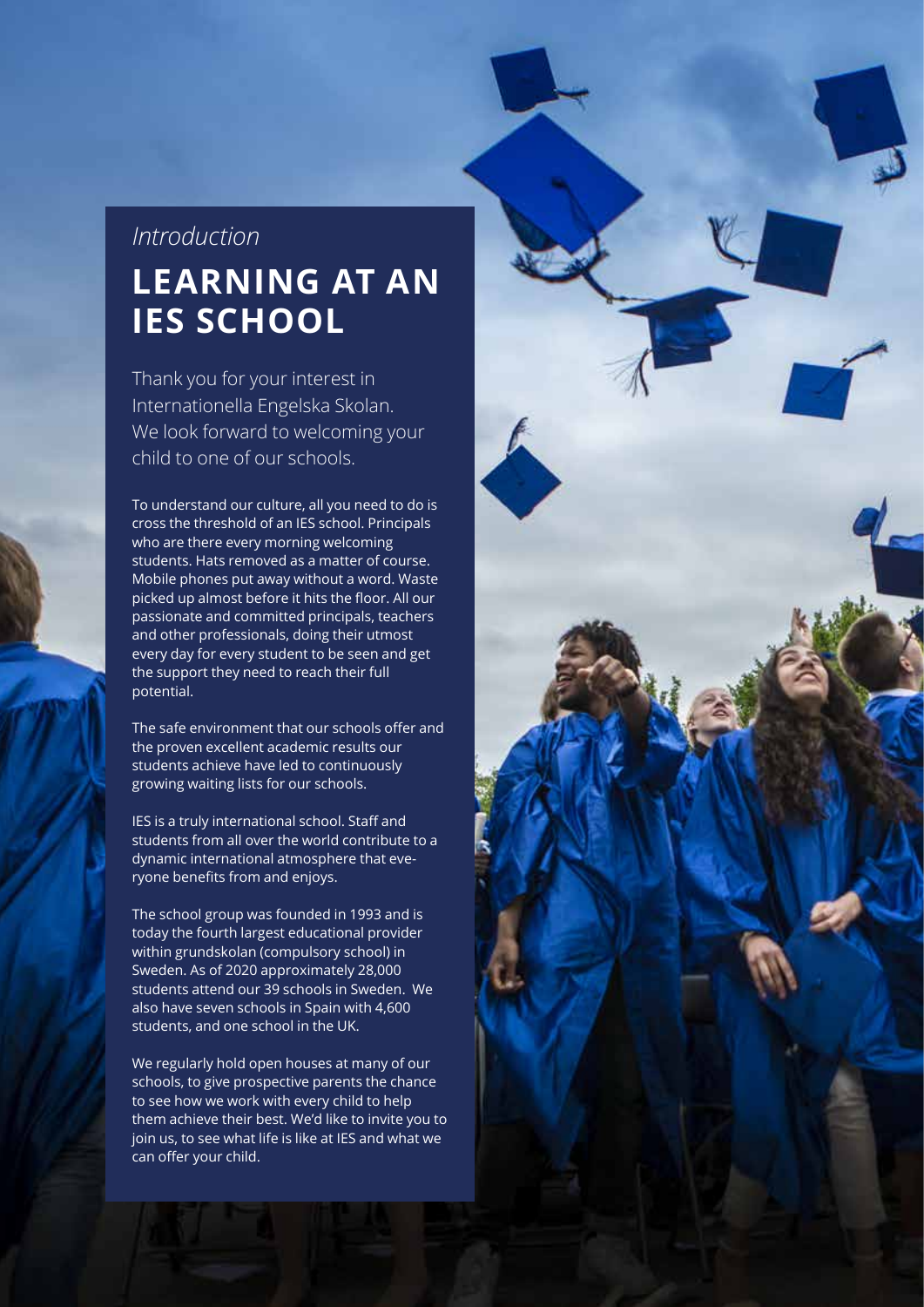## **WHAT WE STAND FOR**

Mrs Barbara Bergström, a science teacher from the USA, founded Internationella Engelska Skolan in 1993. She saw the need to improve education in Sweden, and set out three major convictions which have defined life in our schools ever since:

# **1**

**A safe and orderly school environment where teachers can teach and students learn:** Order, structure and safety are necessary prerequisites for learning and signal respect for the value of education. We are strict in norms of behaviour, but also care for our students in our efforts to prepare them for success as adults. We call this "Tough Love".



**Command of English**: English is the "key to the world" and children should learn to command both the Swedish and the English language at an early age. We believe fluency is best achieved through language immersion. Up to half of the education at Internationella Engelska Skolan is delivered through the English language, by native Englishspeaking teachers.



**High academic expectations and aspirations:** Our conviction is that every child can achieve success irrespective of social background. This ambition means we support every student to realise their own potential, whether they are gifted learners or need special support. We are dedicated to supporting students of all backgrounds to become responsible citizens and acquire the confidence and ambition to do the most with their talents.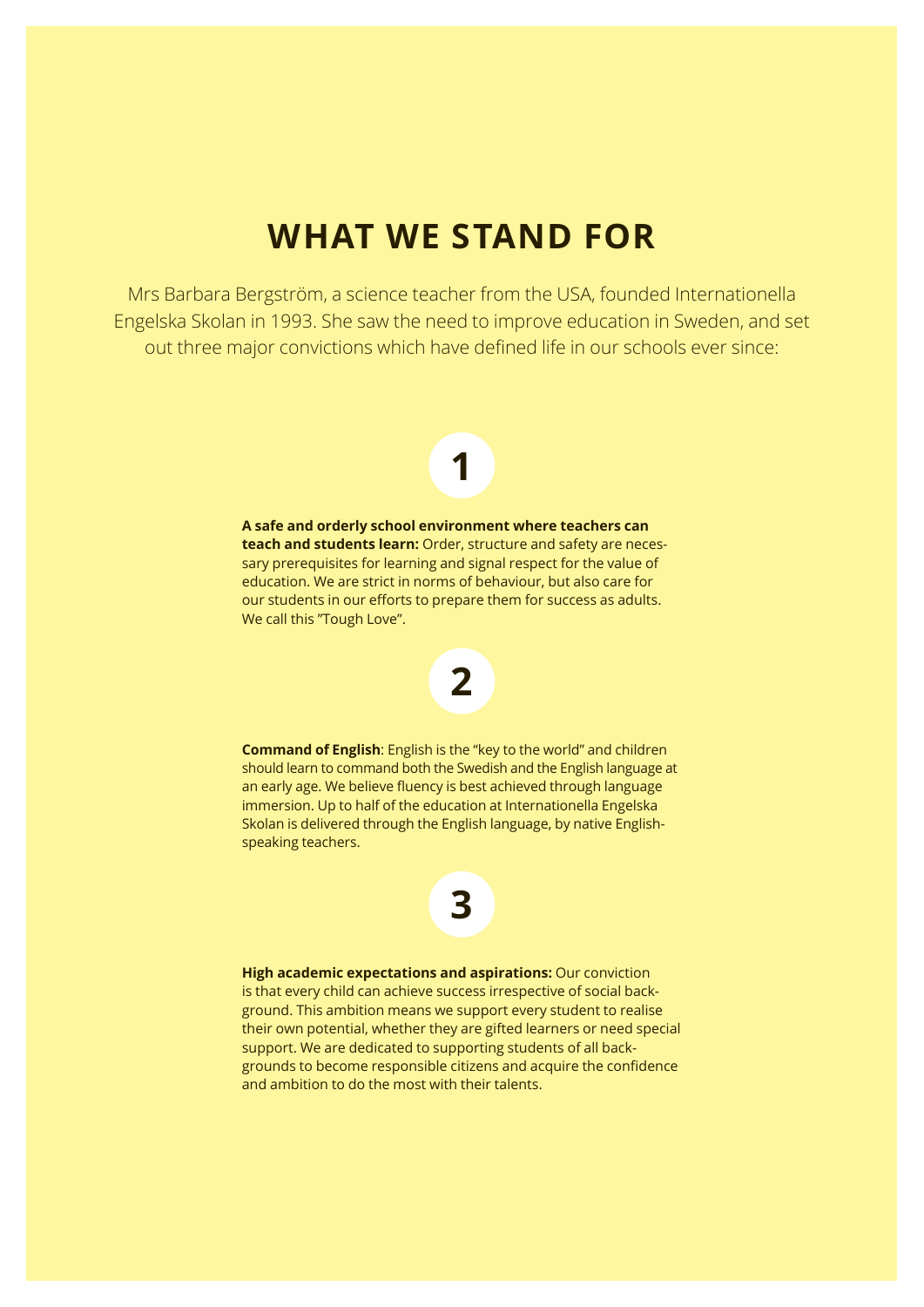## *An IES education* **WHAT YOU CAN EXPECT FROM IES**

School is one of the most important parts of every student's life. It plays a vital role in your child realising their hopes and dreams, and in shaping who they become as a person.

We believe that by setting high academic expectations for all children and having clear rules and routines, we make sure they can all succeed, irrespective of background. Our classrooms build on the strengths of traditional educational values.

We recruit passionate teachers to deliver well-planned lessons designed for the whole class. At the same time we recognise that each child is unique, so our teachers take account of their strengths, weaknesses, and distinct personality to differentiate when needed.

We'll see when your son or daughter needs extra help or when they need an extra challenge, and we'll make sure that they get both types of support.

As parents we'll ask you to be actively involved in school life, working with us to help your child reach their full potential, in terms of both academic and personal growth.

Internationella Engelska Skolan has been teaching this way since 1993. We open more schools every year, so that more children will have the opportunity to benefit from an IES education.

## *Command the English language* **WHY A BILINGUAL EDUCATION?**

Confidence in an international environment, understanding of the world, the ability to think in new ways. The benefits of a bilingual school are many.

We are proudly bilingual. While our focus is on Swedish and English, a blend of many languages and cultures becomes a way of life for our students, who learn in a truly international atmosphere and meet the world at school every day. They have classmates and teachers who represent many cultures. This promotes global understanding, so that your child will also learn to understand different cultural perspectives, from "lagom" to the "American dream", and everything in between.

### **From one to two languages**

When your child first steps into our school, he or she might only speak one language.

We kick-start the education of the youngest children by making sure to get their English up-to-speed as quickly as possible. After a few short months most

students will start to feel confident in English and Swedish. We speak English at school and use both Swedish and English teaching materials.

Swedish is vital to your child in terms of being a part of this culture, integrating into Swedish society and enjoying everything that this country has to offer. English, on the other hand, is the key language of the world. To speak English with fluency and confidence is vital to success both in and out of Sweden.

#### **Language immersion**

Up to half of the education at Internationella Engelska Skolan is delivered through the English language, by qualified teachers from English-speaking countries including Canada, the USA, and the UK. This language immersion helps our students to become truly bilingual, commanding both languages fully.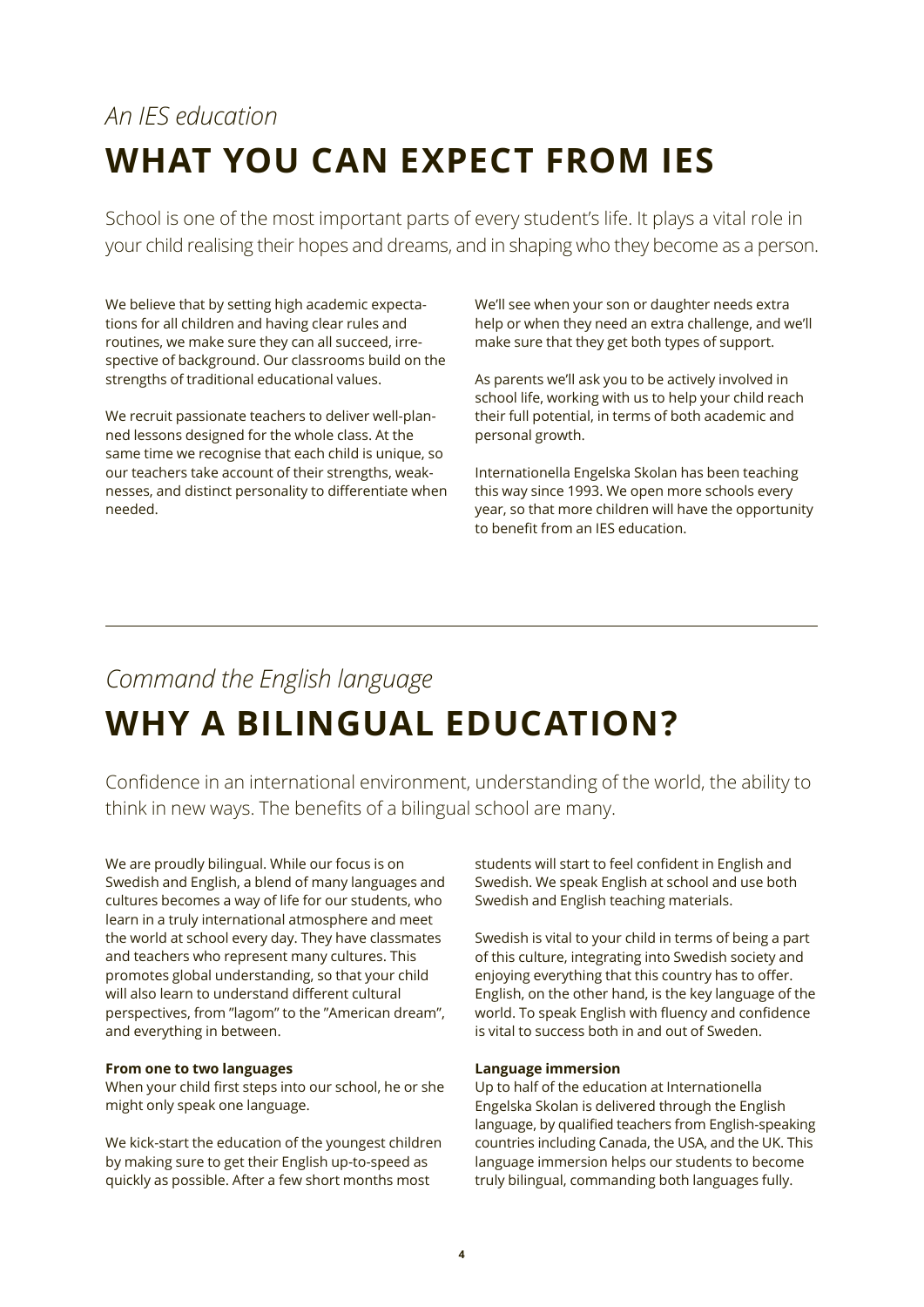





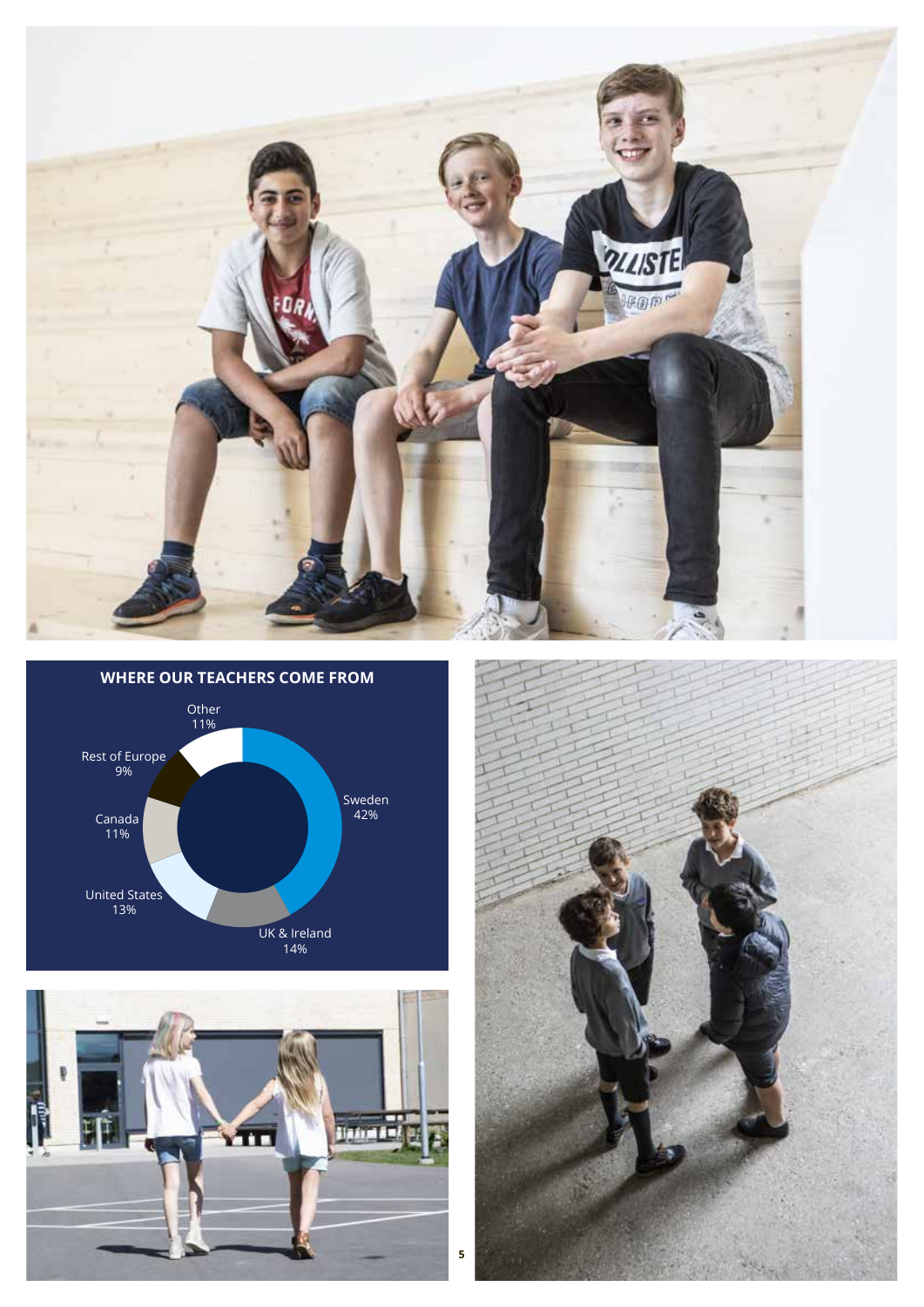### *An example of a school day at IES*

## **MAKING THE MOST OF EACH DAY**

Students thrive when they know what to expect. A well-structured school day helps your child feel confident and contributes to a good learning environment.

## **08 00**

Being greeted each morning by the principal is a small act which speaks volumes to each child; they know they have been seen and that they matter. IES students say goodbye to their mobile phones at the same time as their outdoor clothing. Devices are switched off and locked away so everyone can focus on learning in lessons, and real conversations with their friends during free time.

For our youngest students the day begins with fritids, which is open from the early morning based on parents' work schedules.

## **08 20**

Each lesson starts on time and is used fully. Students line up quietly before being welcomed by their teacher; this simple routine helps everyone focus from the first minute.

Lessons are characterised by structured, teacher-led delivery. Students receive regular feedback and know what is expected of them thanks to clear learning objectives and success criteria.

Scheduled time with their mentor lets each student discuss their progress and the learning environment. Mentors also make regular phone calls to guardians, so we can work together to promote learning and growth.

## **12 00**

Breaks give everyone the chance to unwind with their friends, using play and sports equipment or socialising in a student lounge. Students eat lunch by class, with staff, and enjoy a healthy and nutritious choice of meat, fish or vegetarian dishes.

## **15 00**

After school, younger students may attend fritids or junior club.

We also have teacher-led academic surgeries open to all students. This is a place where students can complete their homework, get extra help, or ask for a challenge, so they learn at a pace which suits them.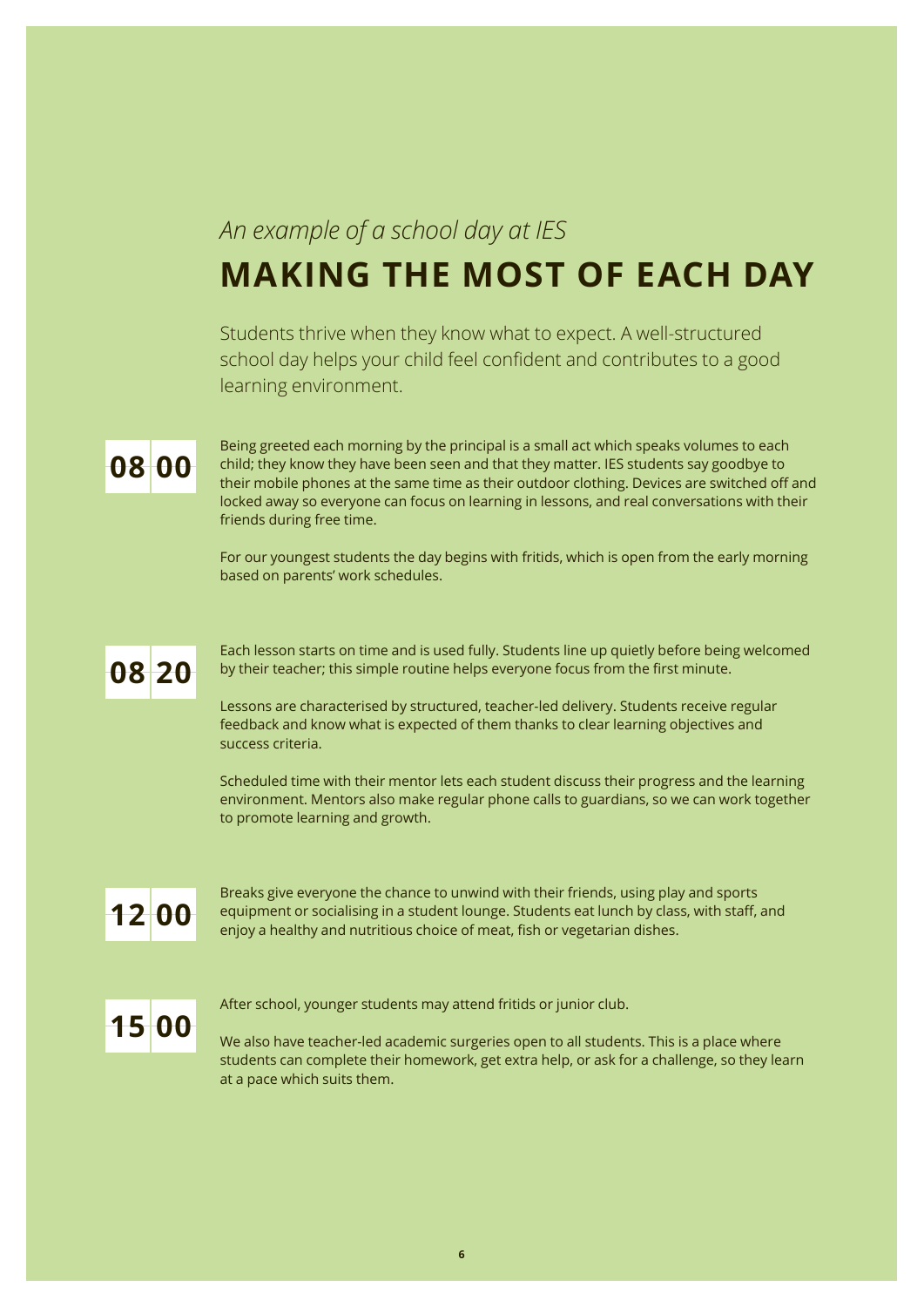

## *An academic atmosphere* **FULL FOCUS ON LEARNING**

The whole team at the school, including teachers, school leaders, and support staff is there to help your child learn. Our firm belief is that the starting point for all learning is to establish a safe and calm environment.

### **A safe and calm environment**

A calm environment is an important step in nurturing high academic expectations. Together we create an atmosphere where your child can concentrate and be ready to learn, and where teachers can focus on delivering engaging lessons.

Together students and staff are responsible for creating a pleasant school environment, through simple acts like behaving in a respectful way to everyone.

Students, parents and staff who join IES sign an agreement to uphold a common set of values, which clearly states that we will all work together to ensure that our schools remain welcoming spaces, free of vandalism, bullying and noise.

### **A whole team to support and challenge**

We have a team of well-educated teachers and specialists in each school to help and challenge your child. Our teachers are supported by academic managers, heads of department, heads of year, the student care team and behavioural specialists, who provide extra assistance, over and above what is normally found in Swedish schools, to meet the emotional and academic needs of students.

All students have a mentor. Your child's mentor has a special duty to support them in the coming years. He or she is the main contact between you, as a parent, and the school. We provide formal feedback four times a year, while mentors maintain regular contact with parents throughout the school year. This level of contact is important as your family also has a key role in helping your daughter or son succeed.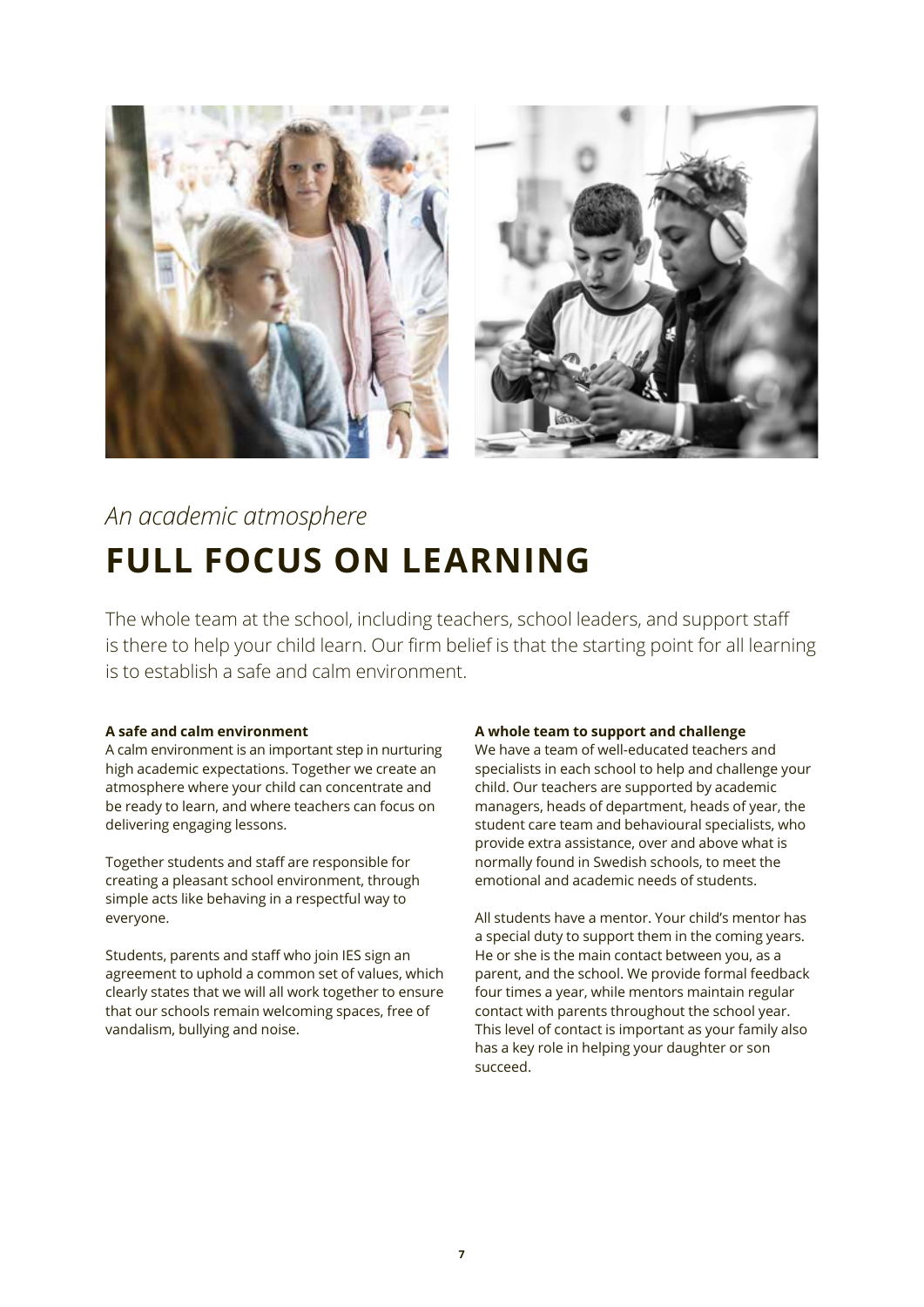### *Academic quality*

## **HELPING YOUR CHILD REACH THEIR FULL POTENTIAL**

Setting high academic expectations for all students is essential. All children should be inspired to do their best and be challenged to do even better.

Any child can succeed with excellent teachers who inspire the class. We hand-pick teachers with the strongest qualifications and dedication to education to ensure the best learning experience. Our staff will help your child to set their own ambitious expectations, and then meet or exceed them.

We set challenging homework which promotes learning outside the classroom and hold regular tests so every student can see how they are performing and what they need to focus on.

### **Strong academic performance**

We have a long track record of helping our students achieve high academic results and pride ourselves on academic quality. Grades, including national tests and final grades, are rigorously checked so they give an accurate picture of each student's and each school's achievements. We also share best practice between our 39 schools to continuously improve the quality of our education.

#### **Internationally recognised tests**

IES students can choose to take extra examinations, IGCSEs (International General Certificate of Secondary Education) from Cambridge Assessment International Education. These exams are valued throughout the world and based on learning materials from Cambridge, which provide goals over and above the Swedish system.



Cambridge Associate

*Internationella Engelska Skolan is a registered associate of Cambridge Assessment International Education.*







**26%**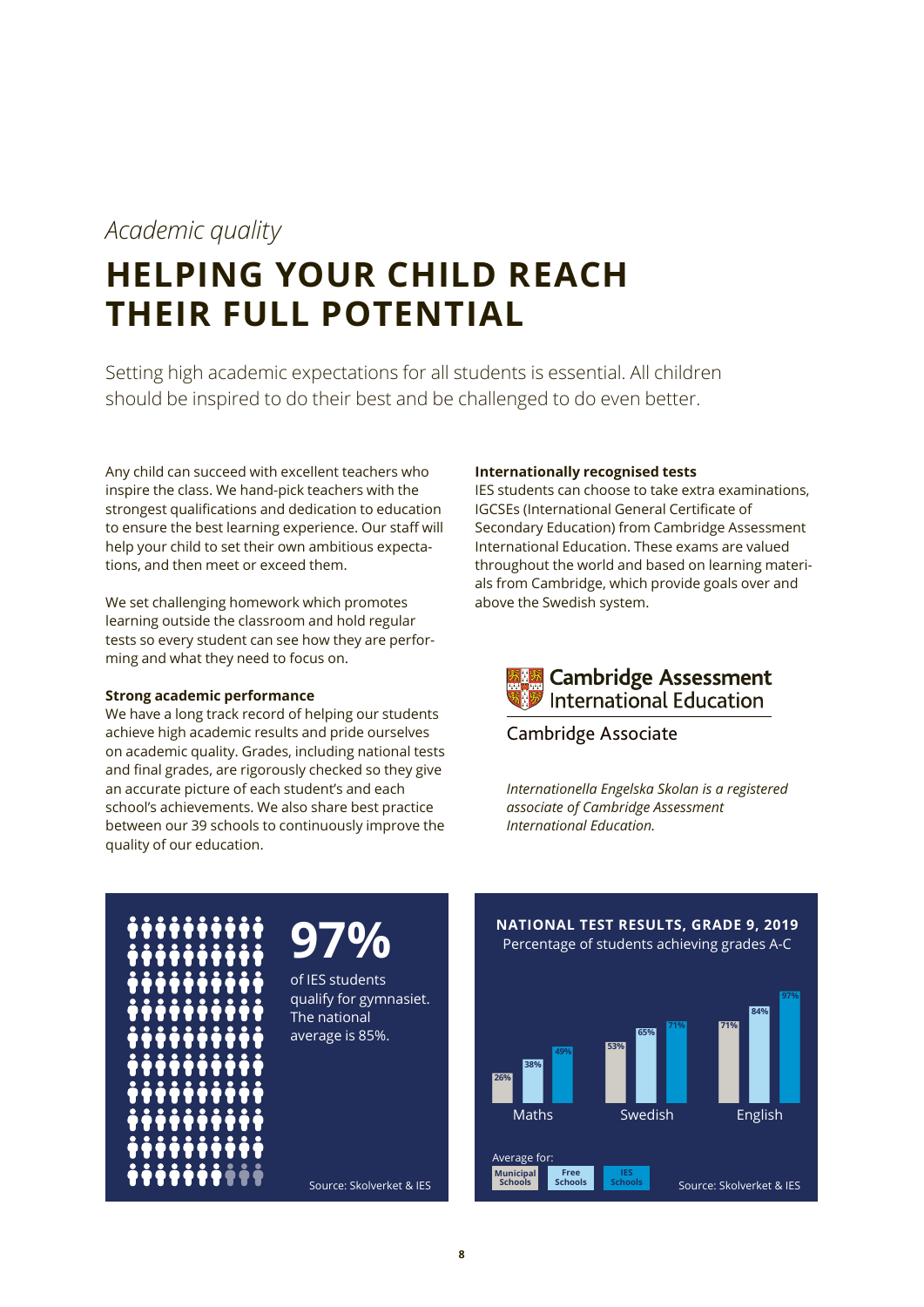

### *What families say* **MY DAUGHTERS ARE HAPPY AFTER A DAY IN SCHOOL NOW**

"At IES Krokslätt, there's good order – and the children are happy when they come home from school, which is such a relief for a worried dad." says Zackary Chiragwandi.

Trust, security and respect are some of the words Zackary Chiragwandi uses when answering what distinguishes the operations of this IES school. Although originally Kurdish, he's lived in Sweden 30 years and has a background as a research scientist at Chalmers University of Technology. He currently works for ESS, the European Spallation Source in Lund, southern Sweden.

He said: "Academic ambition is important to me. When fifth graders in the school my daughters were at didn't know their multiplication tables, I got really worried. But obviously the worst thing was the bullying my daughter was exposed to.

"We considered filing a police report, but decided to find another school instead. When I googled it, all my searches gave the same results – the IES school at Krokslätt was the best in Gothenburg. I told IES about our situation, they listened and I'm delighted to say, offered our children a place."

Safety at school is obviously something Mr Chiragwandi wants for his children. Another important aspect he emphasizes is that school should provide the children with a vision and a belief in their future.

He said: "This school has really high teaching standards. It's clear that IES is following progress. Our eldest daughter Tala is interested in technology, while our youngest Loubaba is more into natural sciences – and both are developing academically here. The most important thing of all is how they've both flourished and are happy when they come home."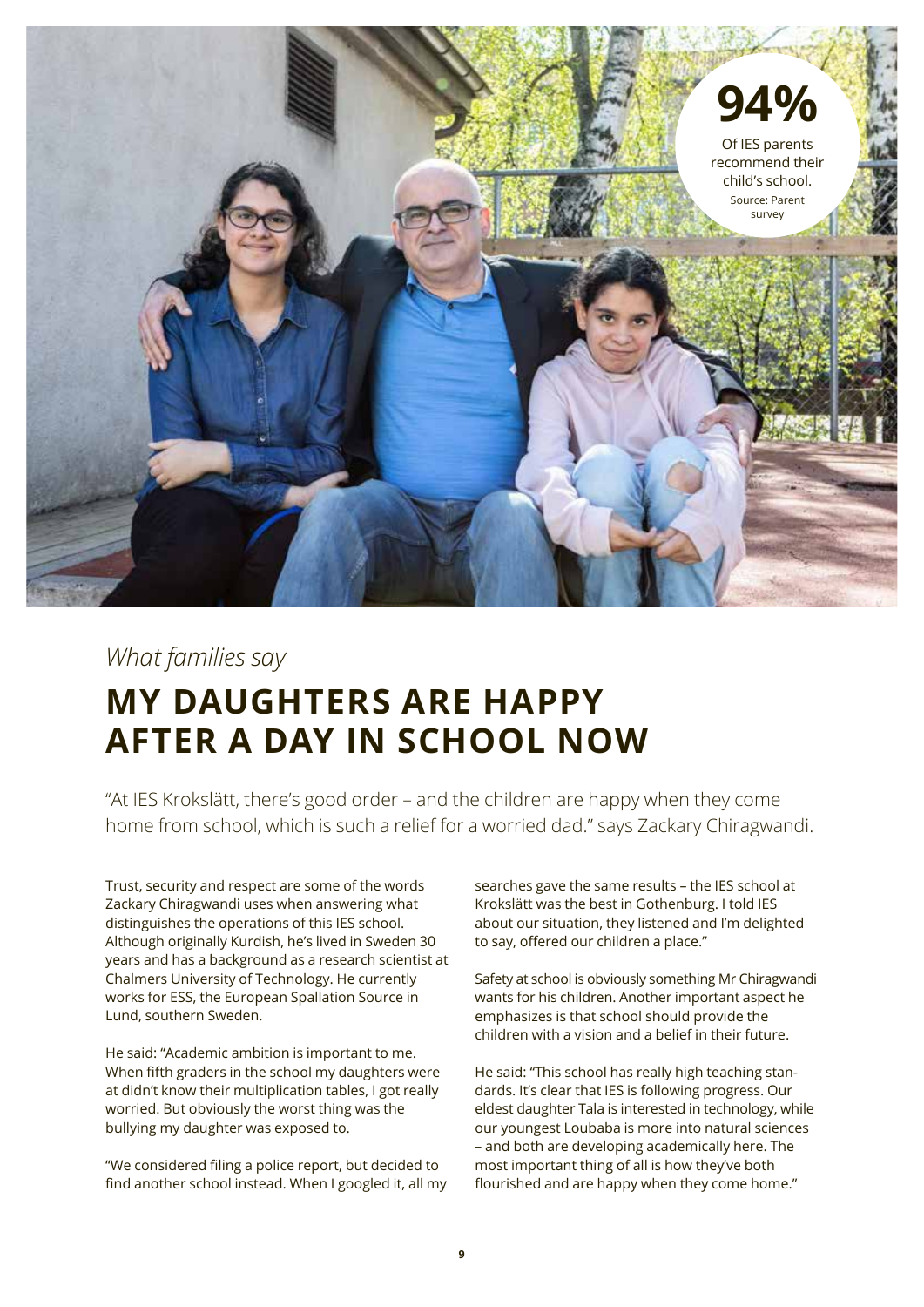## **FROM SKELLEFTEÅ IN THE NORTH TO LUND IN THE SOUTH**

*Our schools* 

• 26



- **Middle Schools**
- 1. Borås
- 2. Bromma
- 3. Enskede
- 4. Eskilstuna 5. Falun
- 6. Gävle
- 
- 7. Halmstad 8. Helsingborg
- 9. Huddinge
- 10. Hässelby Strand
- 11. Hässleholm
- 12. Johanneberg (Göteborg)
- 13. Järfälla
- 14. Jönköping 15. Karlstad
- 16. Kista
- 17. Krokslätt (Göteborg)
- 18. Kungsbacka (August 2021)
- 
- 19. Landskrona
- 20. Liljeholmen
- 21. Linköping 22. Lund
- 
- 23. Länna
- 24. Nacka
- 25. Sigtuna (August 2021)
- 26. Skellefteå
- 27. Skärholmen
- 28. Solna (August 2021)
- 29. Sundbyberg
- 30. Sundsvall
- 31. Södertälje
- 
- 32. Tyresö 33. Täby
- 34. Umeå
	- 35. Upplands Väsby
- 36. Uppsala
- 37. Värmdö (August 2021)

 $\bullet$  37

- 38. Västerås
- 39. Älvsjö 40. Årsta
- 41. Örebro
- 42. Östersund

**Upper Secondary**

43. Södermalm

**10**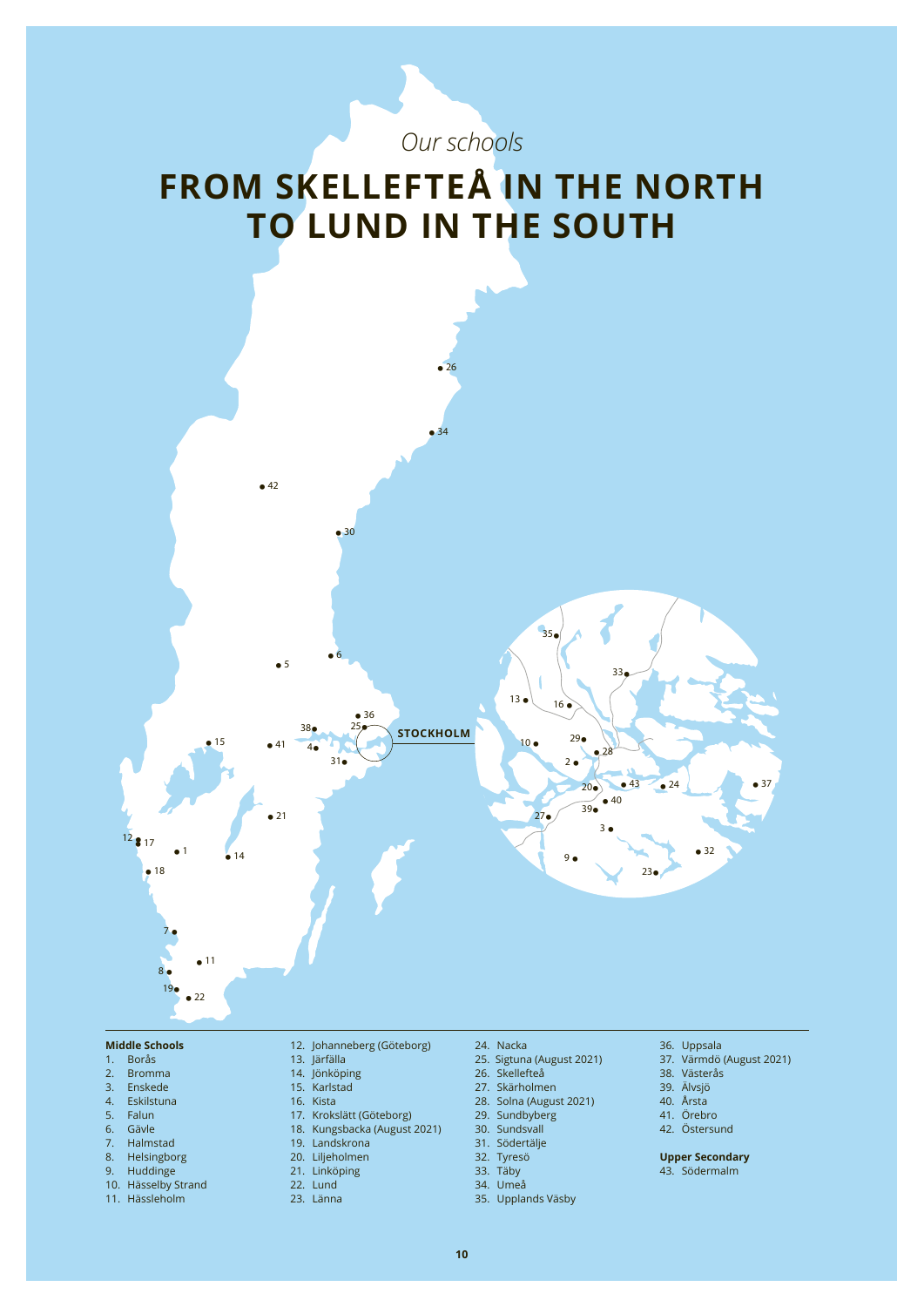*"It is much calmer here than at my old school which means that you get much more out of the school day."*

**JACOB, 15,** IES HELSINGBORG.